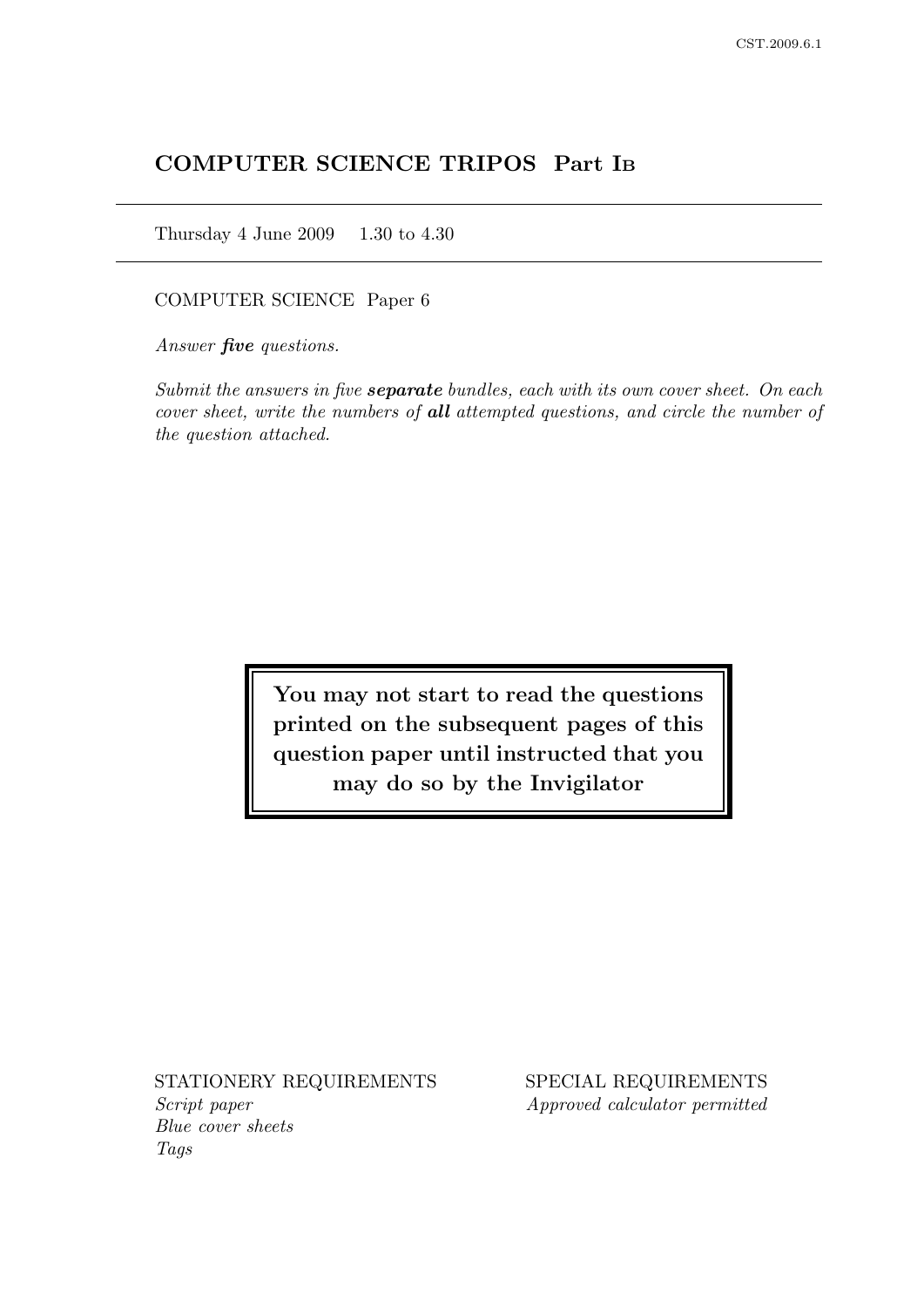#### 1 Complexity Theory

Consider the following decision problems.

- 1. (PROB1) Given a graph  $G = (V, E)$ , does it contain a path that visits every edge exactly once?
- 2. (PROB2) Given a graph  $G = (V, E)$ , does it contain a path that visits every node exactly once?
- (a) Which of the two problems is in P and which is  $NP$ -complete? [2 marks]
- (b) Describe a polynomial time algorithm for the problem in  $P$ . [6 marks]
- $(c)$  Prove that the other problem is in fact NP-complete. [12 marks]

#### 2 Complexity Theory

- (a) Define precisely what we mean when we write  $L_1 \leq_P L_2$ . [4 marks]
- (b) What is the difference between NP-completeness and NP-hardness? [2 marks]

# (c) Let 3COL denote the following decision problem.

Given a graph  $G = (V, E)$ , is it 3-colourable?

- (*i*) Is 3COL in NP? Why?  $[2 \text{ marks}]$
- (*ii*) Show that 3SAT  $\leq_P$  3COL. [10 marks]
- (*iii*) Argue that 3COL is NP-complete. [2 marks]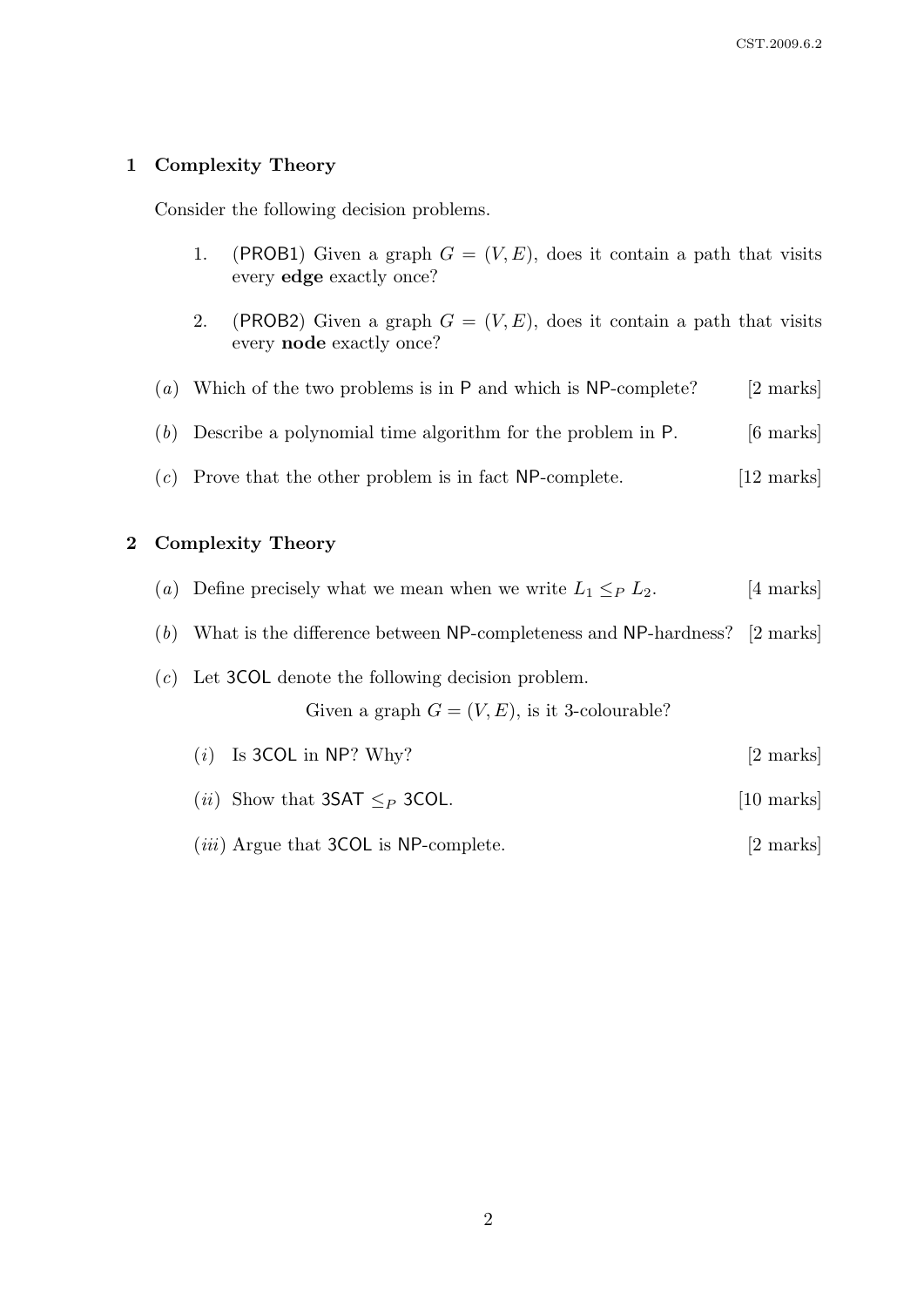### 3 Computation Theory

- (a) What is meant by a *state* (or *configuration*) of a register machine? [2 marks]
- (b) A register machine program *Prog* is said to *loop at*  $x \in \mathbb{N}$  if, when started with register  $R1$  containing x and all other registers set to zero, the sequence of states Prog computes contains the same non-halted state at two different times.
	- $(i)$  At which x does the following program loop?



[2 marks]

- (ii) Show that if Prog loops at x, then the computation of Prog does not halt when started with register  $R1$  containing x and all other registers set to zero. Is the converse true? [4 marks]
- (*iii*) Consider the set  $S = \{ \langle e, x \rangle \mid Prog_e \text{ loops at } x \}$  of codes of pairs of numbers  $(e, x)$  such that the register machine program  $Prog_e$  with index  $e$  loops at  $x$ . By adapting the usual proof of undecidability of the halting problem, or otherwise, show that  $S$  is an undecidable set of numbers. [Hint: if M were a register machine that decided membership of S, first consider replacing each HALT instruction (and each jump to a label with no instruction) with the program in part  $(i)$ . [12 marks]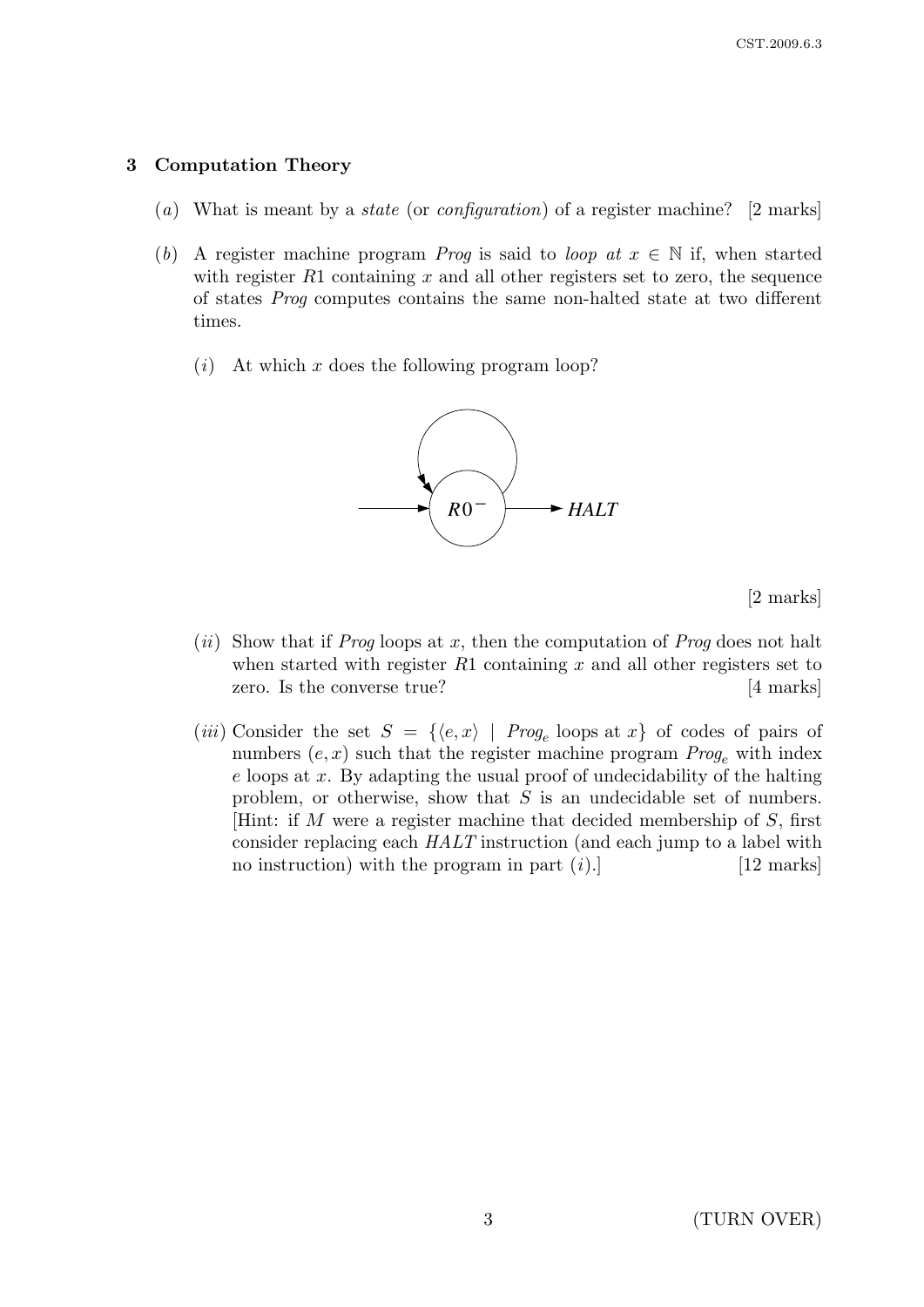#### 4 Computation Theory

- (a) Define what it means for a subset  $S \subseteq \mathbb{N}$  to be a *recursively enumerable* set of numbers. [2 marks]
- (b) Show that if S and S' are recursively enumerable sets of numbers, then so are the following sets (where  $\langle x, y \rangle = 2^x(2y + 1) - 1$ ).
	- (*i*)  $S_1 = \{x \mid x \in S \text{ or } x \in S'\}$
	- (*ii*)  $S_2 = \{ \langle x, x' \rangle \mid x \in S \text{ and } x' \in S' \}$
	- (*iii*)  $S_3 = \{x \mid \langle x, x' \rangle \in S \text{ for some } x' \in \mathbb{N}\}\$
	- (*iv*)  $S_4 = \{x \mid x \in S \text{ and } x \in S'\}$

Any standard results about partial recursive functions you use should be clearly stated, but need not be proved. [16 marks]

(c) Give an example of a subset  $S \subseteq \mathbb{N}$  that is not recursively enumerable.

[2 marks]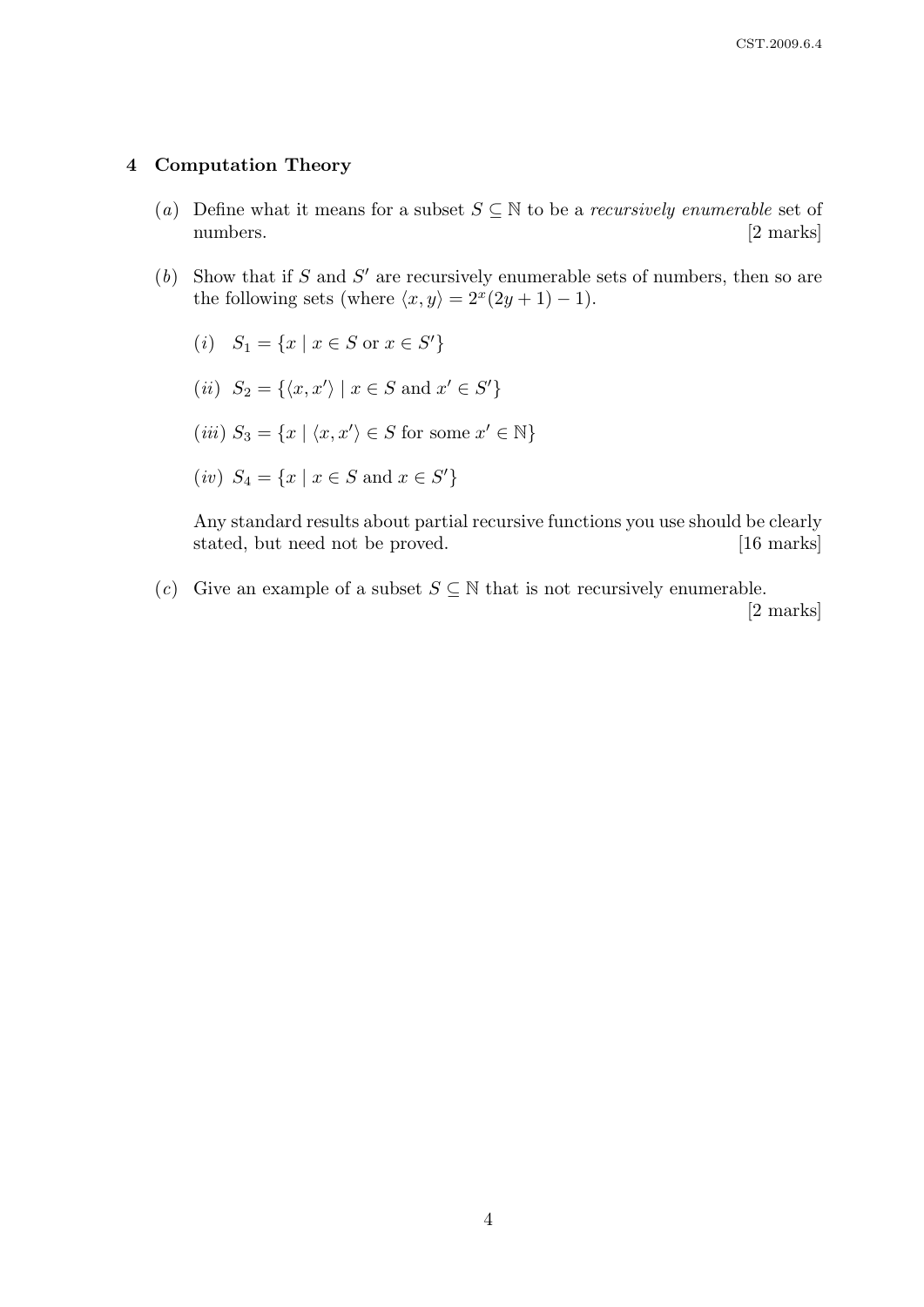#### 5 Foundations of Functional Programming

- (a) Define the Church numerals giving the encodings of zero  $\mathbf{0}$ , one  $\mathbf{1}$  and an arbitrary number  $n$ . [3 marks]
- (b) Define λ-terms to perform the following operations on Church numerals. You may assume standard definitions for Booleans (true, false, if, and, and or) and pairs (pair, fst, and snd). For each part, you may assume solutions to the previous parts of the question. You may not use a fixed-point combinator.
	- $(i)$  Test for zero. [2 marks]  $(ii)$  Successor. [2 marks]
	- $(iii)$  Predecessor (where predecessor of zero is zero). [4 marks]
	- $(iv)$  Less than or equal.  $[3 \text{ marks}]$
	- $(v)$  Equality. [2 marks]
	- (*vi*) Successor modulus *n* (where succh  $\underline{n} \underline{m} = \underline{0}$  if  $n = m + 1$ , and succn  $\underline{n} \underline{m} = \underline{m+1}$  otherwise). [2 marks]
	- (*vii*) Modulus (e.g mod  $n m = m \mod n$ ). [2 marks]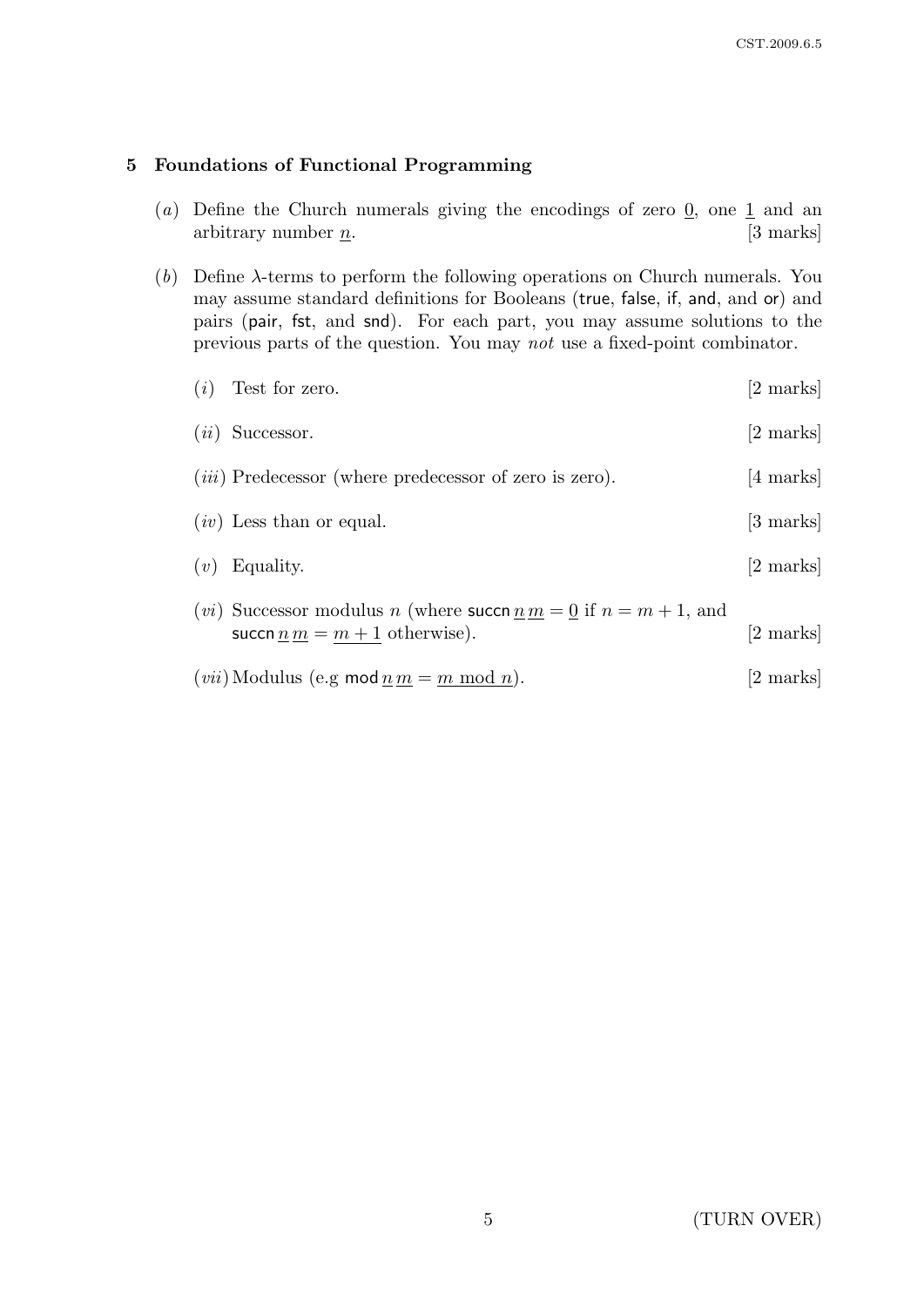#### 6 Foundations of Functional Programming

- (a) Define what it means for a  $\lambda$ -calculus term to be in normal form. Is it possible for a  $\lambda$ -term to have two normal forms that are not  $\alpha$ -equivalent? Provide justification for your answer. [3 marks]
- (b) For each of the following, give an example of a  $\lambda$ -term that
	- $(i)$  is in normal form;
	- $(ii)$  is not in normal form but has a normal form; and
	- $(iii)$  does not have a normal form.

For  $(ii)$ , you should also present the term's normal form, and for  $(iii)$  you should show that the term does not have a normal form. [4 marks]

We define a  $\lambda$ -term N to be *non-trivial* iff there exist A and B such that  $N A \rightarrow^*$  true and  $N B \rightarrow^*$  false, where true and false encode the Booleans.

(c) Give an example of a  $\lambda$ -term that is non-trivial, and show that it is non-trivial. [2 marks]

We define a  $\lambda$ -term N as *total* iff for each  $\lambda$ -term M, either  $NM \rightarrow^*$  true or  $N M \rightarrow^*$  false

- (d) Give an example of a  $\lambda$ -term that is total, and show that it is total. [2 marks]
- (e) Prove that there is no non-trivial and total  $\lambda$ -term.

[Hint: Suppose N is non-trivial and total where  $NA \rightarrow^*$  true and  $NB \rightarrow^*$  false, and consider the term  $N(YL)$  where  $L \equiv (\lambda x$ . if  $(Nx)BA)$ and where Y is the fixed-point operator.]

[7 marks]

(f) What consequences does this have for defining a general equality  $\lambda$ -term such that

equal  $AB \rightarrow^*$  true if  $A = B$ equal  $AB \rightarrow^*$  false otherwise

[2 marks]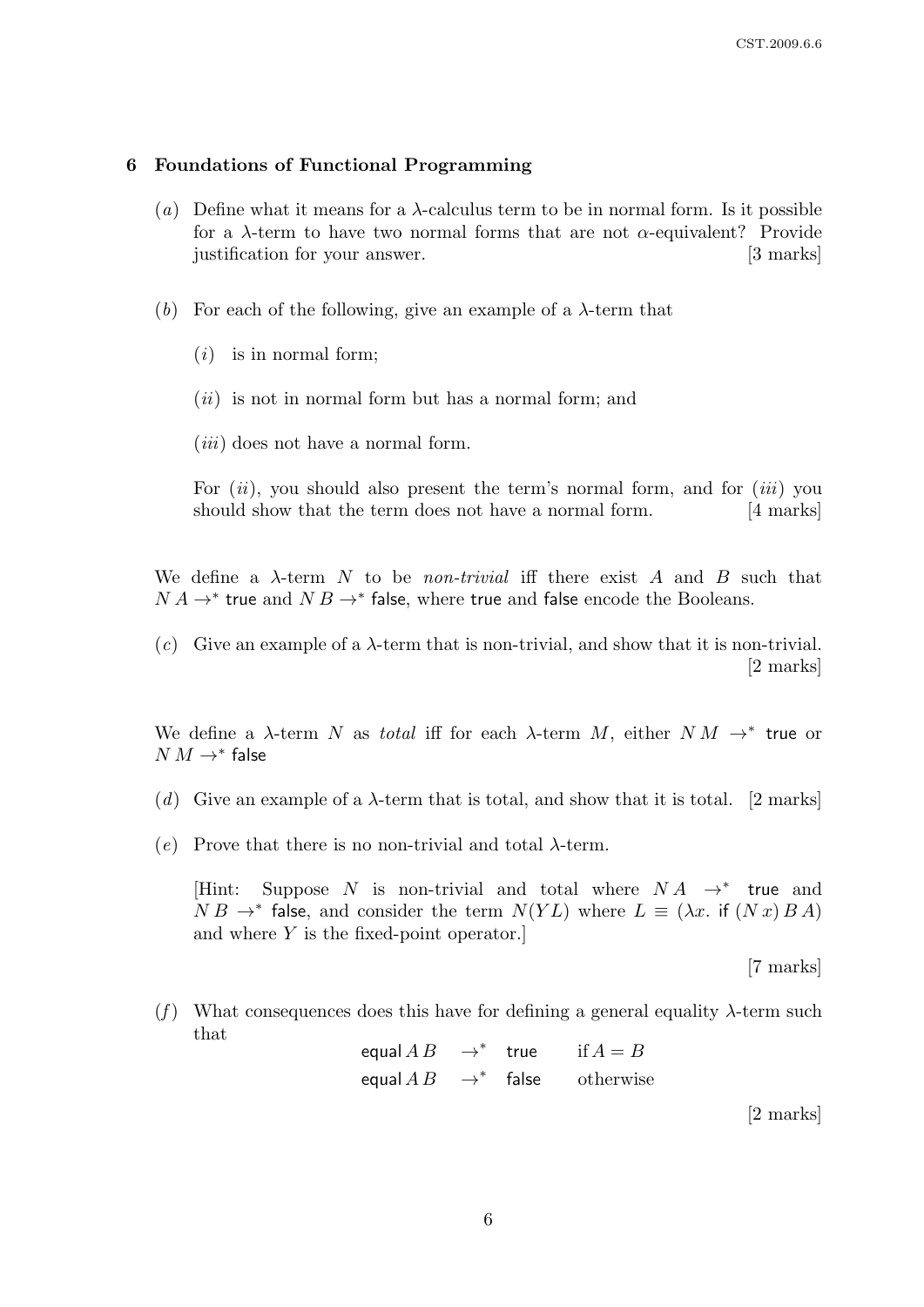## 7 Logic and Proof

- (a) What is an S4 modal frame?  $[2 \text{ marks}]$
- (b) For each of the following formulae of S4 modal logic, present either a sequent calculus proof or a falsifying interpretation.
	- (i)  $(\Diamond (P \to Q) \land \Box P) \to \Diamond Q$  [6 marks]

$$
(ii) \ \Box(P \lor Q) \to (\Box P \lor \Diamond Q) \tag{6 marks}
$$

(iii)  $(\Diamond \Box P \land \Diamond \Box Q) \rightarrow \Diamond (P \land Q)$  [6 marks]

#### 8 Logic and Proof

- (a) Briefly indicate the differences between the tableau calculus and the sequent calculus. [2 marks]
- (b) Prove the formula  $[\forall x (P(x) \rightarrow R(x,x))] \rightarrow [\forall x \exists y (R(x,y) \vee \neg P(y))]$  using the tableau calculus, or exhibit a falsifying interpretation. [8 marks]
- $(c)$  Give a model for the following set of clauses, or prove that none exists. Here  $a$  is a constant, while  $x$  and  $y$  are variables. Explain your reasoning clearly.

$$
\begin{aligned}\n\{\neg R(x,a), R(x,x)\} \qquad \{\neg R(x,x), R(x,a)\} \\
\{\neg R(y,f(x)), \neg R(y,x)\} \qquad \{R(y,x), R(y,f(x))\} \qquad \text{[10 marks]}\n\end{aligned}
$$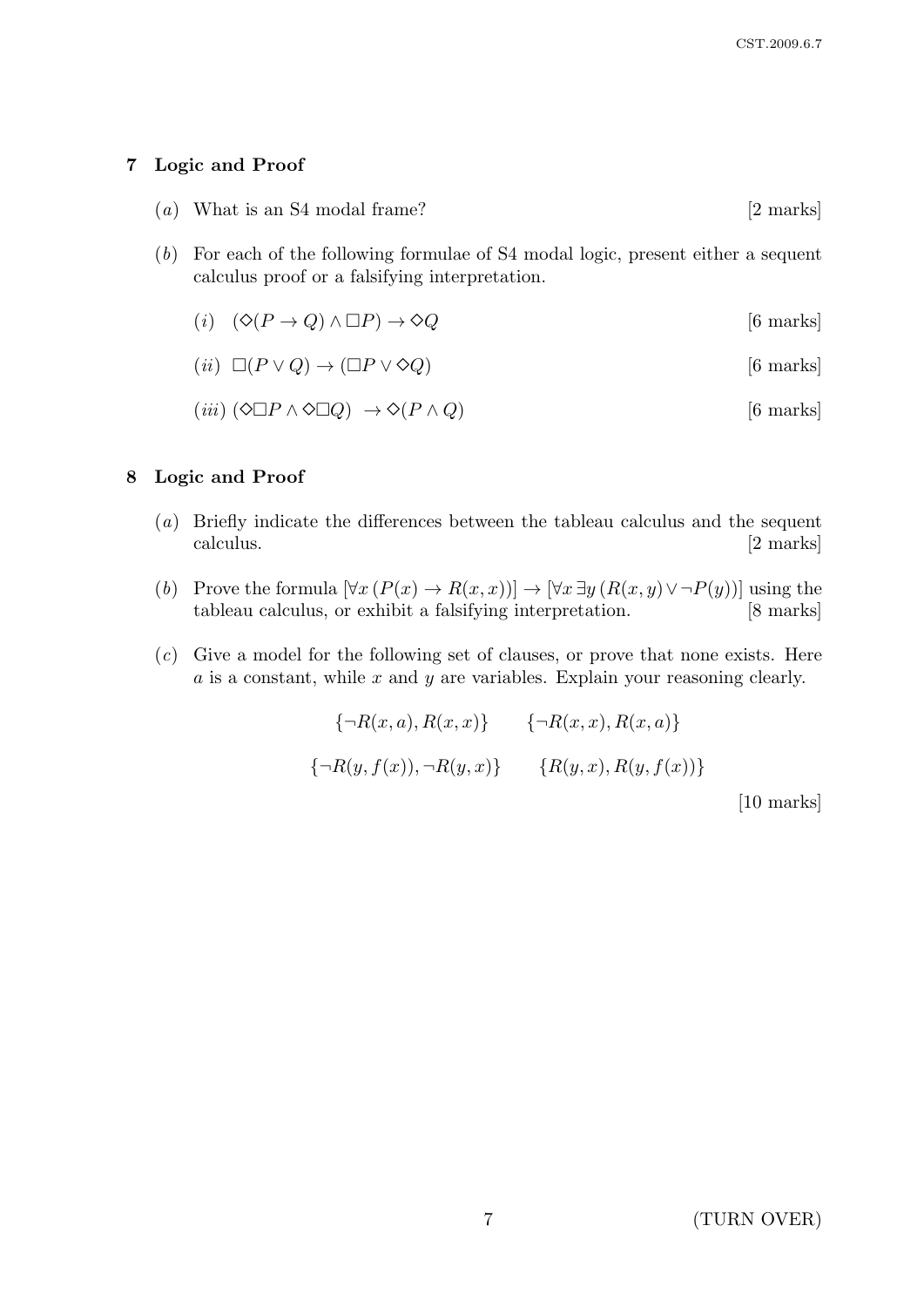#### 9 Semantics of Programming Languages

Consider the following syntax for a pure untyped functional language.

Booleans  $b \in \mathbb{B} = \{$ true, false $\}$ Integers  $n \in \mathbb{Z} = \{..., -1, 0, 1, ...\}$ Variables  $x \in \mathbb{X}$  for a set  $\mathbb{X} = \{x, y, z, ...\}$ Operations  $op ::= + | >$ Expressions

 $e ::= \textsf{skip} | n | b | e_1$  op  $e_2 |$  if  $e_1$  then  $e_2$  else  $e_3 |$  fn  $x \Rightarrow e | e_1 e_2 | x |$  fix  $e$ 

The language supports recursion with a fixed-point operator  $fix$  e, which has semantics defined by the rule below.

$$
fix e \longrightarrow e(fix e)
$$

(a) Give the semantic rules for function application for call-by-value, call-byname, and full-beta reduction for this language (do not give the rules for binary operators, conditional, or fix). You should define a small-step reduction relation  $e \rightarrow e'$ , stating precisely what notion of values v you are using.

[10 marks]

- $(b)$  For the call-by-value semantics, characterise the expressions e from the grammar above that have an immediate runtime error in their outermost (toplevel) construct. [3 marks]
- (c) For each pair of semantics (call-by-value and call-by-name, call-by-name and full-beta, and full-beta and call-by-value), give an expression with different possible termination behaviours in each element of the pair. [4 marks]
- (d) For each of your three semantics, explain a disadvantage in using that semantics for a programming language. [3 marks]